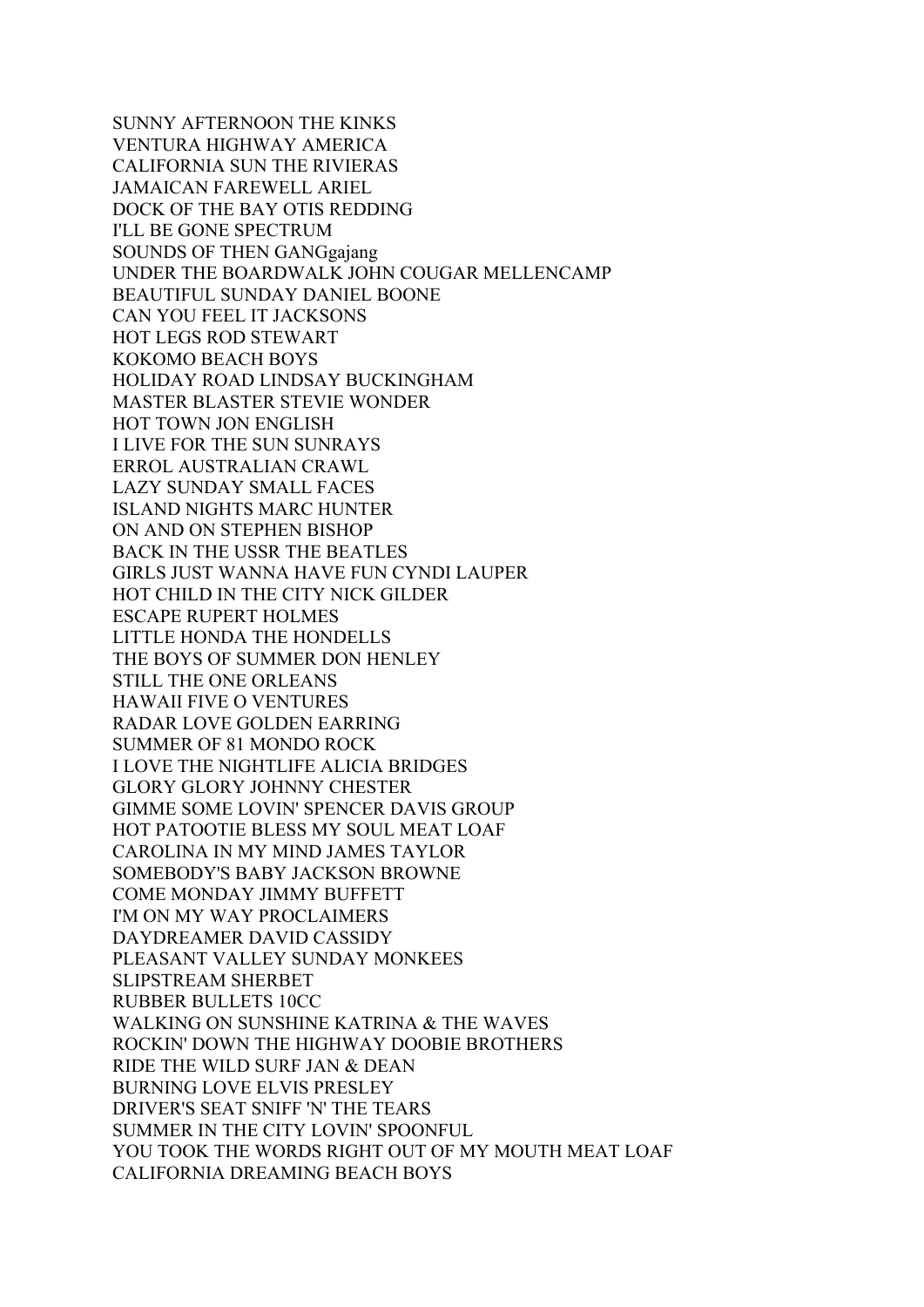SUDDENLY LAST SUMMER MOTELS C.C. RIDER ERIC BURDON/ANIMALS DOWN UNDER MEN AT WORK HIGH ROLLIN' SHERBET SUMMER RAIN JOHNNY RIVERS ONE PERFECT DAY LITTLE HEROES BABY MAKES HER BLUE JEANS TALK DR HOOK SUNSHINE DRAGON LEGS ZZ TOP TWISTING BY THE POOL DIRE STRAITS ON THE ROAD AGAIN CANNED HEAT LIVE IT UP MENTAL AS ANYTHING IT'S ONLY LOVE ARIEL HOLLYWOOD NIGHTS BOB SEGER & SILVER BULLET BAND THE FUTURES SO BRIGHT TIMBUK 3 OPEN UP YOUR HEART G WAYNE THOMAS DANCING IN THE STREET MARTHA & VANDELLAS SWEET HITCH-HIKER CREEDENCE CLEARWATER REVIVAL SAN FRANCISCAN NIGHTS ERIC BURDON/ANIMALS POPPA JOE SWEET DO IT AGAIN BEACH BOYS DREAMTIME DARYL HALL MAINSTREET BOB SEGER LATE IN THE EVENING PAUL SIMON I AM I SAID NEIL DIAMOND D'YER MAKER LED ZEPPELIN SOMETHING IN THE AIR THUNDERCLAP NEWMAN RIO DURAN DURAN THE WANDERER DION RECKLESS AUSTRALIAN CRAWL SUNDOWN GORDON LIGHTFOOT BURN FOR YOU INXS GROOVIN' RASCALS HOT SUMMER NIGHTS NIGHT SUNGLASSES AT NIGHT COREY HART WARM RIDE GRAHAM BONNET PAPER SUN TRAFFIC THE HORSES DARYL BRAITHWAITE SOOLAIMON NEIL DIAMOND TAKIN' IT TO THE STREETS DOOBIE BROTHERS BABY I'M BURNING DOLLY PARTON TEQUILA SUNRISE EAGLES THE PUSHBIKE SONG MIXTURES FUN FUN FUN BEACH BOYS SAILING ROD STEWART YOU CAN CALL ME AL PAUL SIMON SUMMER LOVE SHERBET DANCING IN THE CITY MARSHALL HAIN DANCING IN THE DARK BRUCE SPRINGSTEEN (FEELS LIKE A) SUMMERS NIGHT OL'55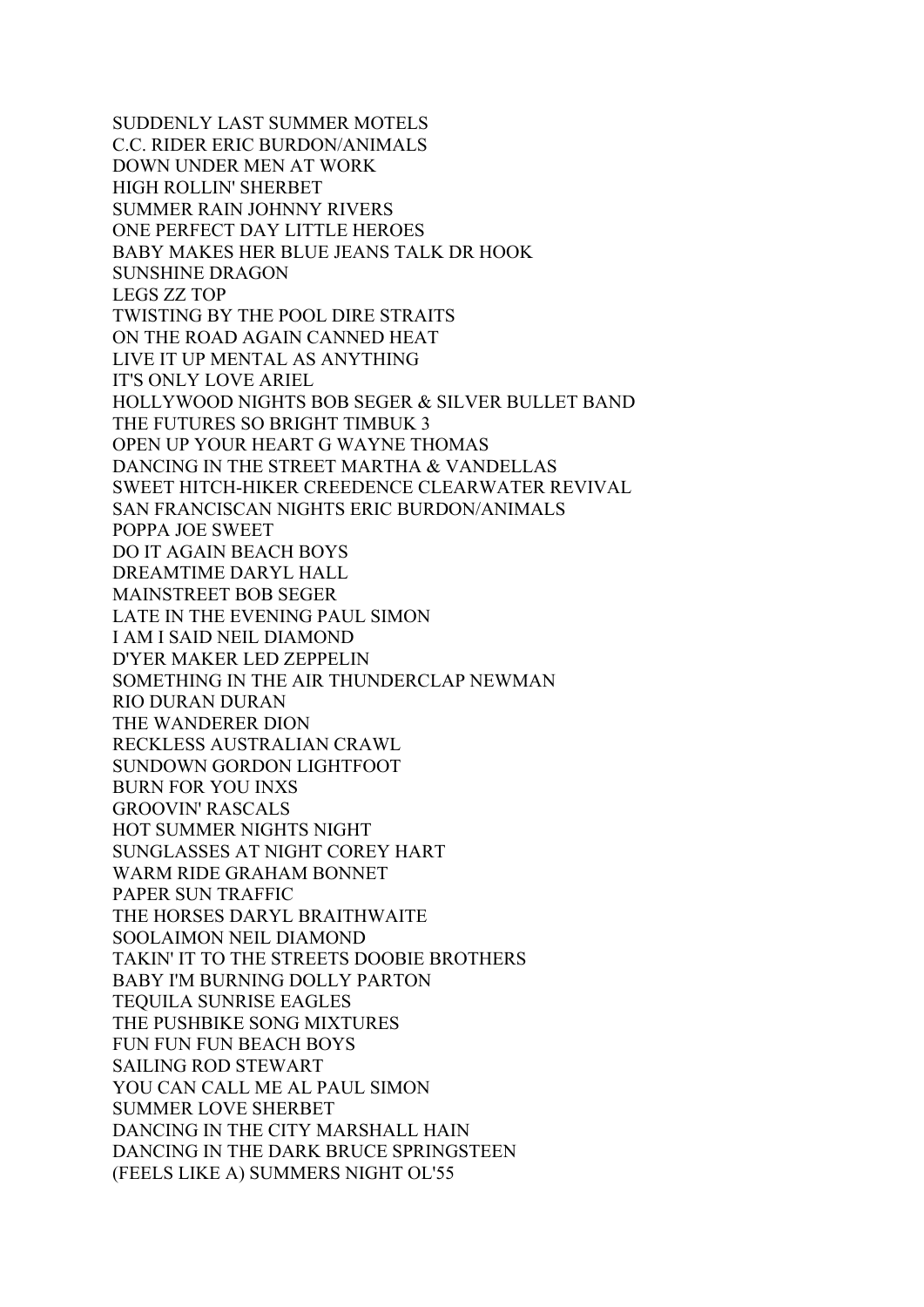FEELING ALRIGHT JOE COCKER THE LIGHT MOONLIGHT EAGLE ROCK DADDY COOL WORKIN FOR THE WEEKEND LOVERBOY CHILDREN OF THE REVOLUTION T-REX BARBADOS MODELS GIRLS ON THE AVENUE RICHARD CLAPTON RUB IT IN BILLY CRASH CRADDOCK SUGAR BABY LOVE RUBETTES AND WE DANCED HOOTERS ALL SUMMER LONG BEACH BOYS SHE WAS HOT ROLLING STONES ISLAND GIRL ELTON JOHN TEMMA HARBOUR MARY HOPKIN WIRED FOR SOUND CLIFF RICHARD SUMMER NIGHT CITY ABBA GOING UP THE COUNTRY CANNED HEAT RUNNIN' DOWN A DREAM TOM PETTY RUNAWAY DEL SHANNON BORN TO RUN BRUCE SPRINGSTEEN BARBADOS TYPICALLY TROPICAL MARGARITAVILLE JIMMY BUFFETT DREADLOCK HOLIDAY 10CC SUMMER NIGHTS OLIVIA NEWTON-JOHN/JOHN TRAVOLTA A LITTLE RAY OF SUNSHINE AXIOM WHAT'S MY SCENE HOO DOO GURUS GOOD DAY SUNSHINE THE BEATLES MAKE ME SMILE CHICAGO SUMMER DRAGON WATERLOO SUNSET KINKS RUMBLESEAT JOHN COUGAR MELLENCAMP SWEET CITY WOMAN STAMPEDERS LIFE IN THE FAST LANE THE EAGLES HAWAII BEACH BOYS BALLROOM BLITZ SWEET YOU CAN GET IT IF YOU REALLY WANT DESMOND DEKKER SURRENDER CHEAP TRICK WE LIVE FOR LOVE PAT BENATAR AFTERNOON DELIGHT STARLAND VOCAL BAND BOYS LIGHT UP AUSTRALIAN CRAWL HOT LOVE T-REX SUMMERTIME BLUES EDDIE COCHRAN JAMAICA RUM T.M.G. BROTHER LOVE'S TRAVELING SALVATION SHOW NEIL DIAMOND HOT STUFF DONNA SUMMER 8TH AVENUE SHUFFLE DOOBIE BROTHERS DEEP WATER RICHARD CLAPTON OYE COMA VA SANTANA MISSISSIPPI JOHN PHILLIPS HEATWAVE LINDA RONSTADT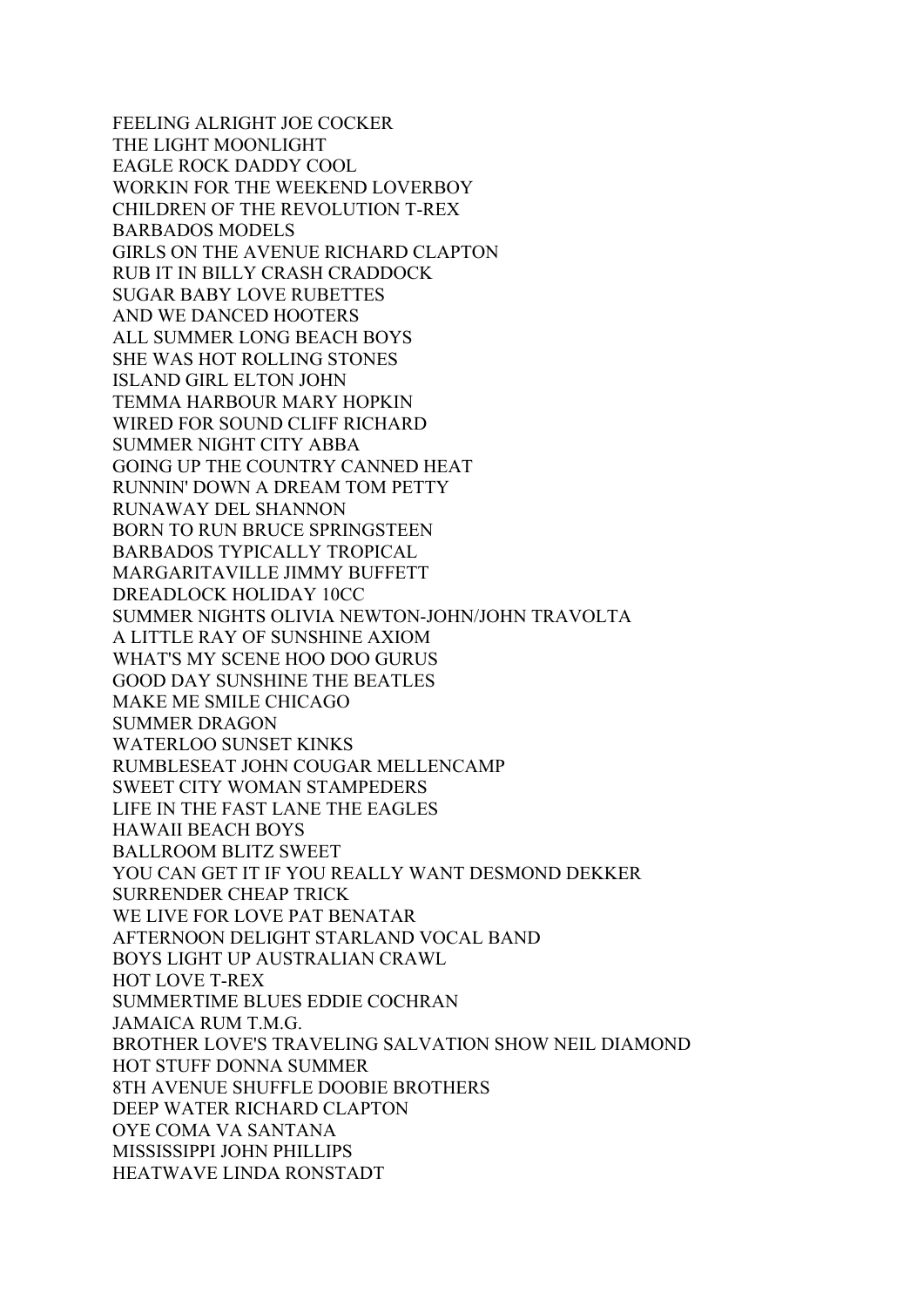HEAT OF THE MOMENT ASIA PEPPERMINT TWIST SWEET SLOOP JOHN B BEACH BOYS HI HI HI PAUL McCARTNEY/WINGS THE TIDE IS HIGH BLONDIE JE SUIS UN ROCK STAR BILL WYMAN COPACABANA BARRY MANILOW LIFE'S BEEN GOOD JOE WALSH SATURDAY NIGHTS ALRIGHT FOR FIGHTING ELTON JOHN ROAD TO NOWHERE TALKING HEADS COOL CHANGE LITTLE RIVER BAND BORN TO BE WILD STEPPENWOLF WIPEOUT SURFARIS HIT ME WITH YOUR BEST SHOT PAT BENATAR WAITING ON A FRIEND ROLLING STONES CELEBRATION KOOL AND THE GANG SUMMER BREEZE SEALS & CROFTS ECHO BEACH MARTHA & THE MUFFINS

ON THE BEACH CHRIS REA IT'S ALMOST SUMMER BILLY THORPE SPILL THE WINE ERIC BURDON/WAR DESIREE NEIL DIAMOND SUMMER THE FIRST TIME BOBBY GOLDSBORO COME SAID THE BOY MONDO ROCK WEREWOLVES OF LONDON WARREN ZEVON ALL SUMMER LONG KID ROCK SWEET HOME ALABAMA LYNYRD SKYNARD SURF CITY JAN & DEAN MR BLUE SKY ELECTRIC LIGHT ORCHESTRA SCHOOLS OUT ALICE COOPER ROLL ON DOWN THE HIGHWAY BACHMAN-TURNER OVERDRIVE RIO MICHAEL NESMITH TAKE IT EASY EAGLES CHERRY BOMB JOHN COUGAR MELLENCAMP COLD AS ICE FOREIGNER HERE COMES THE SUN BEATLES BEAUTIFUL DAY U2 YOU'RE THE ONE THAT I WANT OLIVIA NEWTON-JOHN/JOHN TRAVOLTA HOT IN THE CITY BILLY IDOL HEY MR SUN BOBBY SHERMAN ENDLESS SUMMER NIGHTS RICHARD MARX VENUS SHOCKING BLUE THE BOYS ARE BACK IN TOWN THIN LIZZY APRIL SUN IN CUBA DRAGON CATCH A WAVE BEACH BOYS LISTEN TO THE MUSIC DOOBIE BROTHERS LITTLE SUZUKI DIGBY RICHARDS YOUNG TURKS ROD STEWART SHAKE YOUR TAILFEATHER BLUES BROTHERS/RAY CHARLES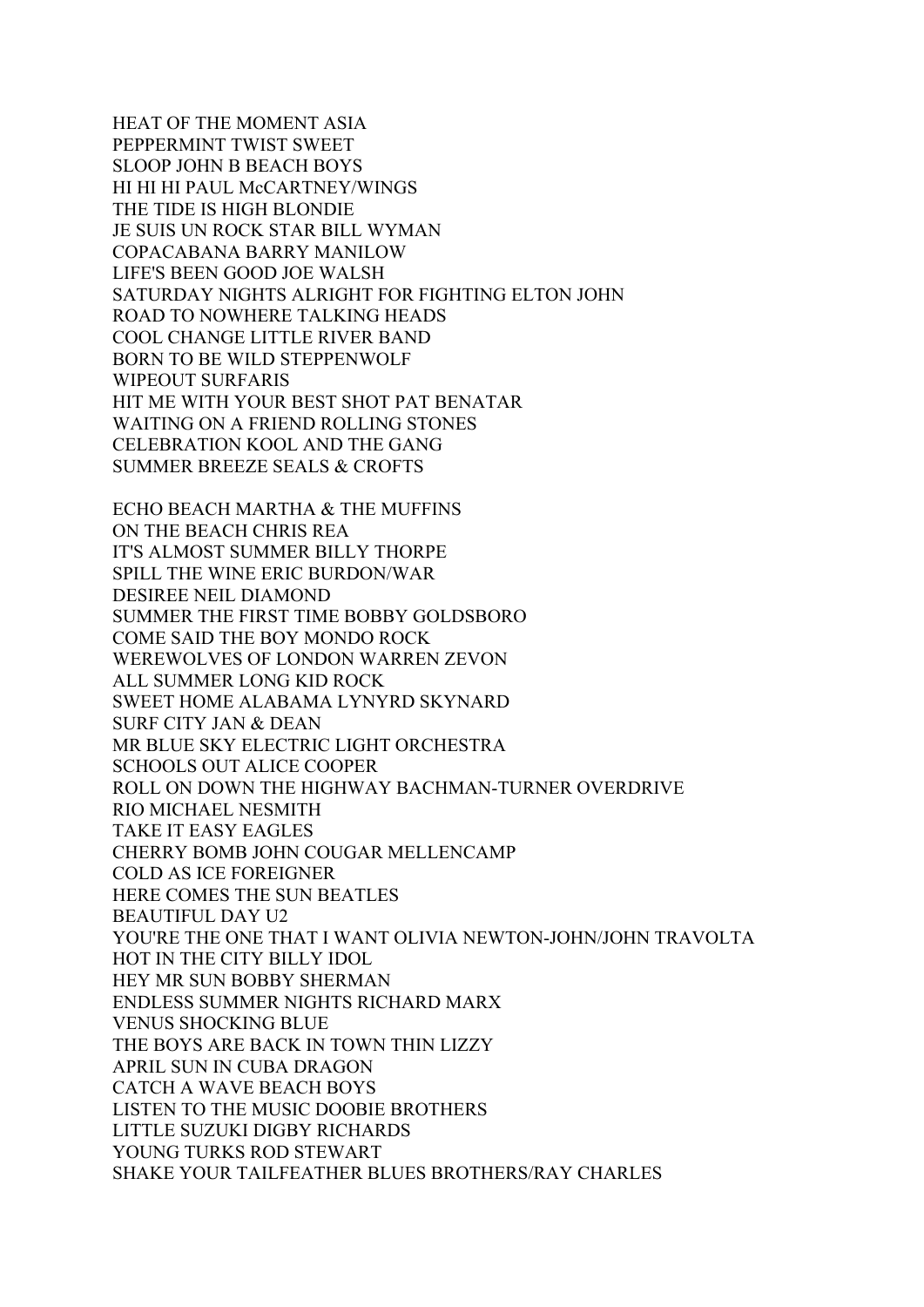EVERYDAY PEOPLE SLY & THE FAMILY STONE WONDERFUL WORLD, BEAUTIFUL PEOPLE JIMMY CLIFF OUR LIPS ARE SEALED GO GO'S EVERYTHING IS OUT OF SEASON JOHN FARNHAM STREET FIGHTING MAN ROLLING STONES WONDERFUL LIFE BLACK LIFE SHERBET DOWN ON THE BEACH TONIGHT DRIFTERS WINGS OF AN EAGLE RUSSELL MORRIS SATURDAY IN THE PARK CHICAGO GOLDEN BROWN THE STRANGLERS HELEN WHEELS PAUL McCARTNEY/WINGS MISS AMERICA MARK LINDSAY SUNSHINE SUPERMAN DONOVAN DOUBLE BARREL DAVE & ANSIL COLLINS CALIFORNIA GIRLS BEACH BOYS THREE TIME LOSER ROD STEWART INDIAN LAKE THE COWSILLS AFTER MIDNIGHT ERIC CLAPTON WITH CLOSED EYES THE EXPRESSION UP AROUND THE BEND CREEDENCE CLEARWATER REVIVAL SKYDIVER DANIEL BOONE THE HEAT IS ON GLENN FREY GET DOWN TONIGHT K.C. & SUNSHINE BAND IN THE AIR TONIGHT PHIL COLLINS WON'T GET FOOLED AGAIN WHO RUNNING ON EMPTY JACKSON BROWNE BEACH BABY FIRST CLASS SUMMER OF 69 BRYAN ADAMS BAD GIRLS DONNA SUMMER DAUGHTERS OF THE NORTHERN COAST AUSTRALIAN CRAWL GOOD VIBRATIONS BEACH BOYS REELING IN THE YEARS STEELY DAN SEASONS IN THE SUN TERRY JACKS MAGIC CARS ONE SUMMER DARYL BRAITHWAITE SUNSHINE OF YOUR LOVE CREAM RENDEZVOUS HUDSON BROTHERS MONTEGO BAY BOBBY BLOOM VACATION GO GO'S NIGHT MOVES BOB SEGER BE TRUE TO YOUR SCHOOL BEACH BOYS HITCHIN A RIDE VANITY FARE BICYCLE RACE QUEEN FIRE AND ICE PAT BENATAR SKINNY GIRLS ALAN O'DAY SUNSHINE JONATHON EDWARDS MY SHARONA KNACK I GO TO RIO PETER ALLEN BROWN EYED GIRL VAN MORRISON